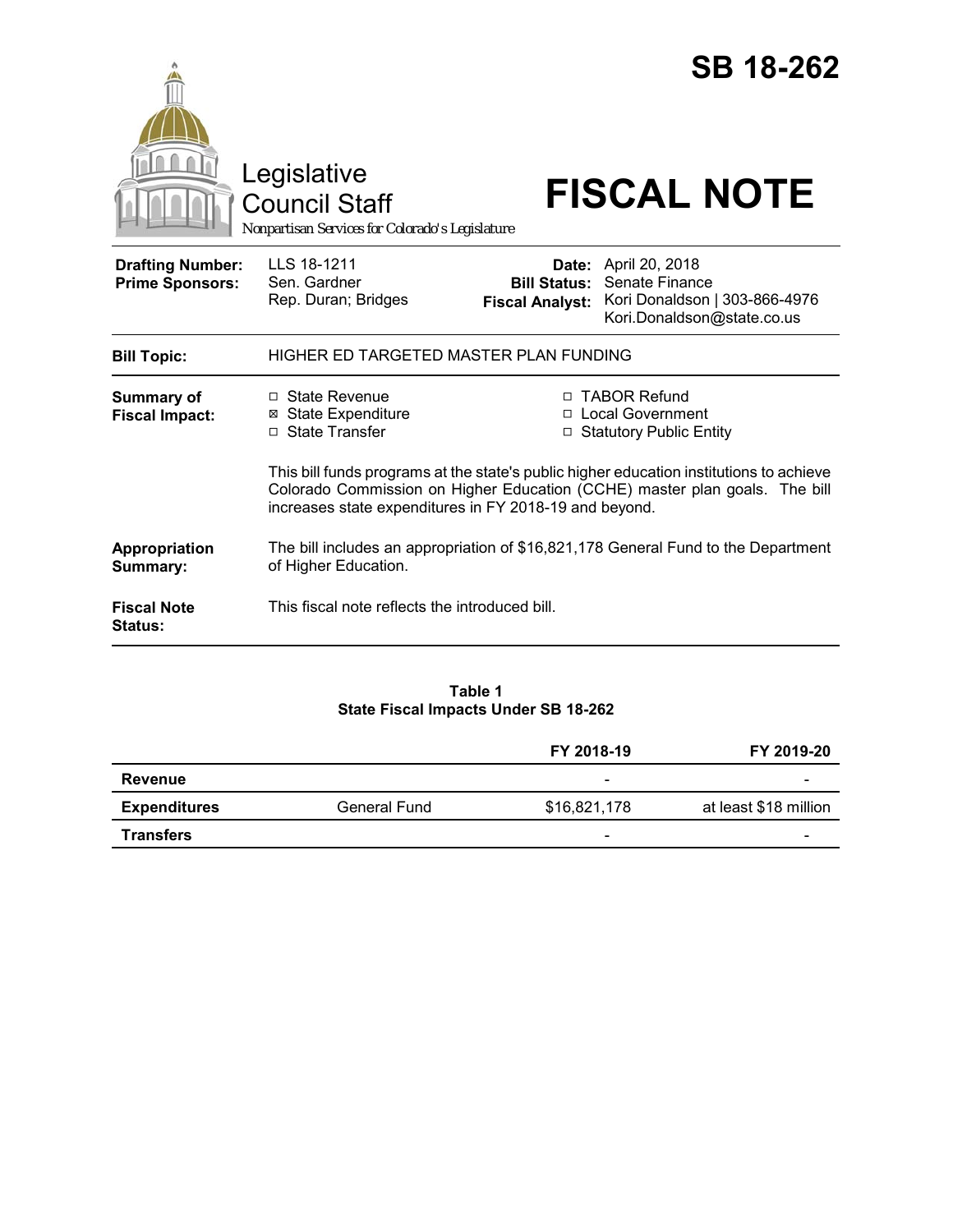April 20, 2018

## **Summary of Legislation**

For FY 2018-19, the bill appropriates \$16.8 million to implement specific CCHE master plan program and policy goals at the state's public higher education institutions, local district colleges, and area technical colleges. For FY 2019-20 and beyond, the bill requires funding for this purpose of at least \$18 million a year and includes a formula to allocate this funding. No later than July 1, 2018, the bill requires the funding recipients to submit a plan to the Department of Higher Education (department) and CCHE identifying how funds will be spent. The department is required to report annually on or before December 15 to the Joint Budget Committee about how the funding recipients plan to use the money allocated in the current fiscal year.

#### **State Expenditures**

There will be an ongoing increase in expenditures and workload at higher education institutions to implement the requirements of the bill. For FY 2018-19, the total increase in expenditures is \$16.8 million. Table 2 shows the funding distribution for FY 2018-19 and FY 2019-20. There will also be a minimal increase in workload at the department to provide feedback and reporting on the implementation of CCHE master plan program and policy goals by higher education institutions. Any increase in workload can be accomplished within existing appropriations.

|                                                                    |                                                                                                                                         | FY 2018-19                                           | FY 2019-20                                                           |
|--------------------------------------------------------------------|-----------------------------------------------------------------------------------------------------------------------------------------|------------------------------------------------------|----------------------------------------------------------------------|
| <b>Public Research</b><br><b>Institutions</b><br>(27.78% of total) | Colorado School of Mines<br><b>Colorado State University System</b><br>University of Colorado System<br>University of Northern Colorado | \$679,491<br>\$1,254,862<br>\$2,465,807<br>\$272,389 | Distribution based on<br><b>STEM</b> degrees<br>awarded.             |
|                                                                    | <b>Subtotal</b>                                                                                                                         | \$4,672,549                                          | at least \$5,000,400                                                 |
| <b>Public Two-Year</b><br><b>Institutions</b><br>(27.78% of total) | <b>Aims Community College</b><br><b>Area Technical Colleges</b><br><b>Colorado Community Colleges</b><br>Colorado Mountain College      | \$218,585<br>\$427,769<br>\$3,936,881<br>\$89,314    | Distribution based on<br>share of long term<br>certificates awarded. |
|                                                                    | <b>Subtotal</b>                                                                                                                         | \$4,672,549                                          | at least \$5,000,400                                                 |
| <b>Rural Four-Year</b><br><b>Institutions</b><br>(22.22% of total) | <b>Adams State University</b><br>Fort Lewis College<br>Western State Colorado University                                                | \$1,246,014<br>\$1,246,012<br>\$1,246,014            | \$1,333,200<br>\$1,333,200<br>\$1,333,200                            |
|                                                                    | <b>Subtotal</b>                                                                                                                         | \$3,738,040                                          | at least \$3,999,600                                                 |
| Other<br>(22.22% of total)                                         | <b>Colorado Mesa University</b><br>Metropolitan State University of Denver                                                              | \$1,167,073<br>\$2,570,967                           | Distribution based on<br>Pell credit hours.                          |
|                                                                    | <b>Subtotal</b>                                                                                                                         | \$3,738,040                                          | at least \$3,999,600                                                 |
|                                                                    | Total                                                                                                                                   | \$16,821,178                                         | at least \$18,000,000                                                |

#### **Table 2 Funding Distribution Under SB 18-262**